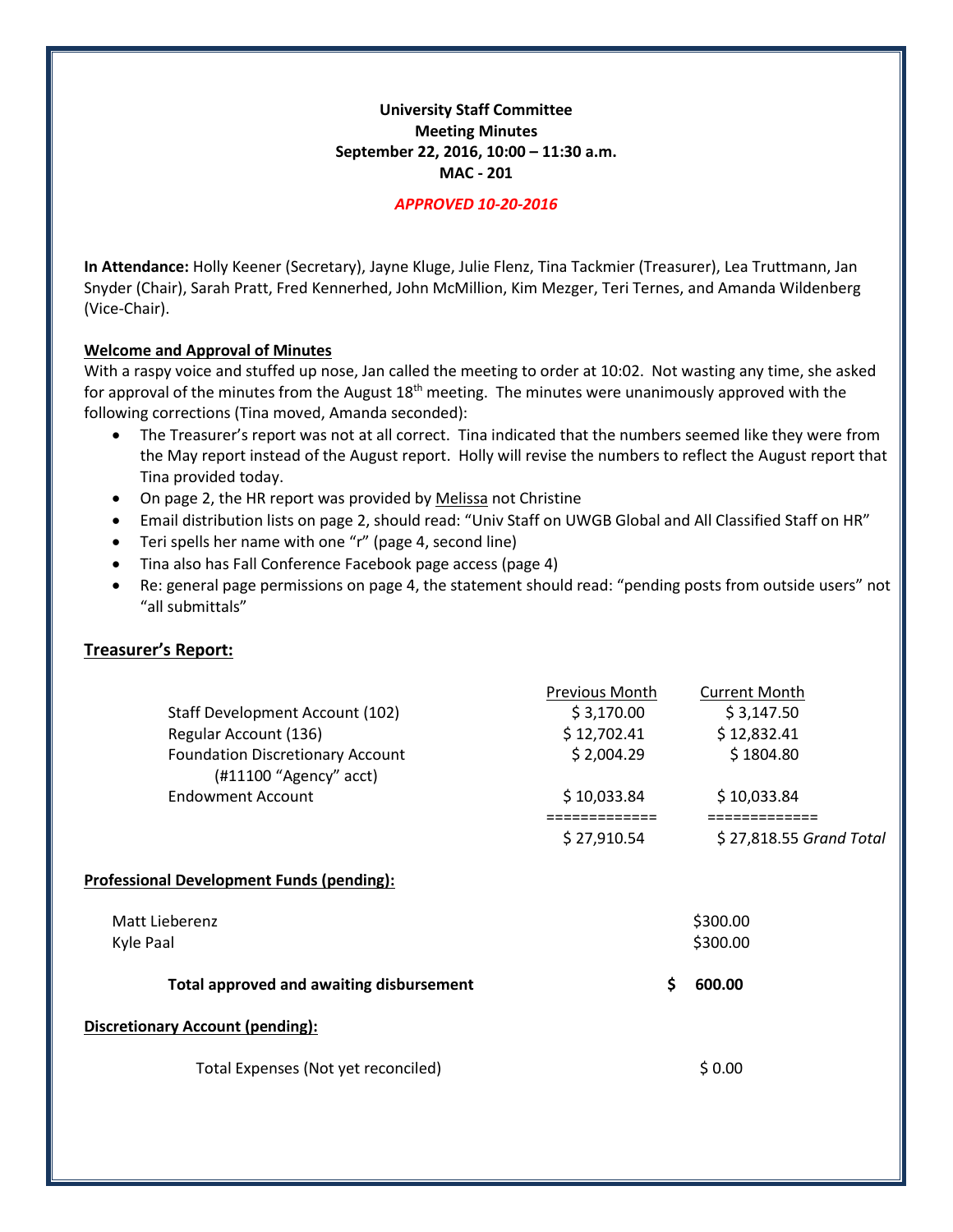# **HR Labor Report**

The Title and Total Compensation Study Request for Proposal (RFP) is now published on vendornet.wi.gov! The due date for proposals is September 29th.

For further information regarding the title and total compensation study, please visit the UW system website at https://www.wisconsin.edu/ohrwd/title-and-total-compensation-study/.

## **Recruitment updates**

New Employees:

- Financial Specialist Senior Controller's Office to replace Cheryl Pieper, Dolly Jackson hired on 8/24/16
- Custodian (2nd Shift) Facilities to replace Connie Austin (moved to a first shift position), Keith Bani was hired (start date TBD)
- University Services Program Associate Outreach and Extension: New Position, Matthew Nieman hired on 9/19/16
- Police Officer to replace Chad Kleman, Chris Roeske was hired and will start on 9/23/16
- Dean Assistant for College of Science and Technology (new position), Kathy Reissmann was hired and will start on 9/26/16

Positions Being Recruited:

- University Executive Staff Assistant University Advancement: Incumbent Elizabeth Teubert
- Electrician Facilities: Incumbent William Ahnen
- Facilities Maintenance Specialist Facilities: Incumbent Gary Strauss
- Internal Support Manager Union (USA2) (2-Year Project Appointment): Incumbent Student Employees and Tessa Pellman (UST/LTE)
- Academic Department Associate Community Sciences PEA/DJS: Incumbent Katie Stilp
- Student Status Examiner Senior Registrar: Incumbent Amanda Hruska

# **Elections Committee**

The UPIC vacancy created as a result of Sara Krouse's resignation has been filled. Based on the nominations we put forward (Holly Keener and Fred Kennerhed), the Chancellor appointed Fred Kennerhed to the UPIC. All other committees are filled at this time. As a matter of record, Jan reminded Holly that the Health and Wellness vacancy was filled by Lisa Schmelzer and Marie Helmke accepted her appointment to the A&R committee.

## **Personnel Committee**

The committee has not yet met; however, Jan wanted to provide some info on where the new policies will be housed on our website. The HR policies will be kept on the HR website and we will have references and links included on our website that will take us directly to HR's website. Once HR gets the policies and procedures updated, we will make sure all updates are linked.

The Academic Staff are currently in the process of updating their handbook. They have chosen to include all of the HR policies in their handbook as well as linking HR's website. The University Staff previously decided against using the same procedure to avoid having to make changes to the by-laws every time a policy changes.

# **Professional Development Committee**

Two sessions of the workshop "Dealing with Disruptions" are currently scheduled: September 28th from 1:00 – 3:00 and October 6<sup>th</sup> from 10:00 -12N. This is a repeat of the public safety workshops that were held last year. All faculty and staff are encouraged to attend even if they attended last year.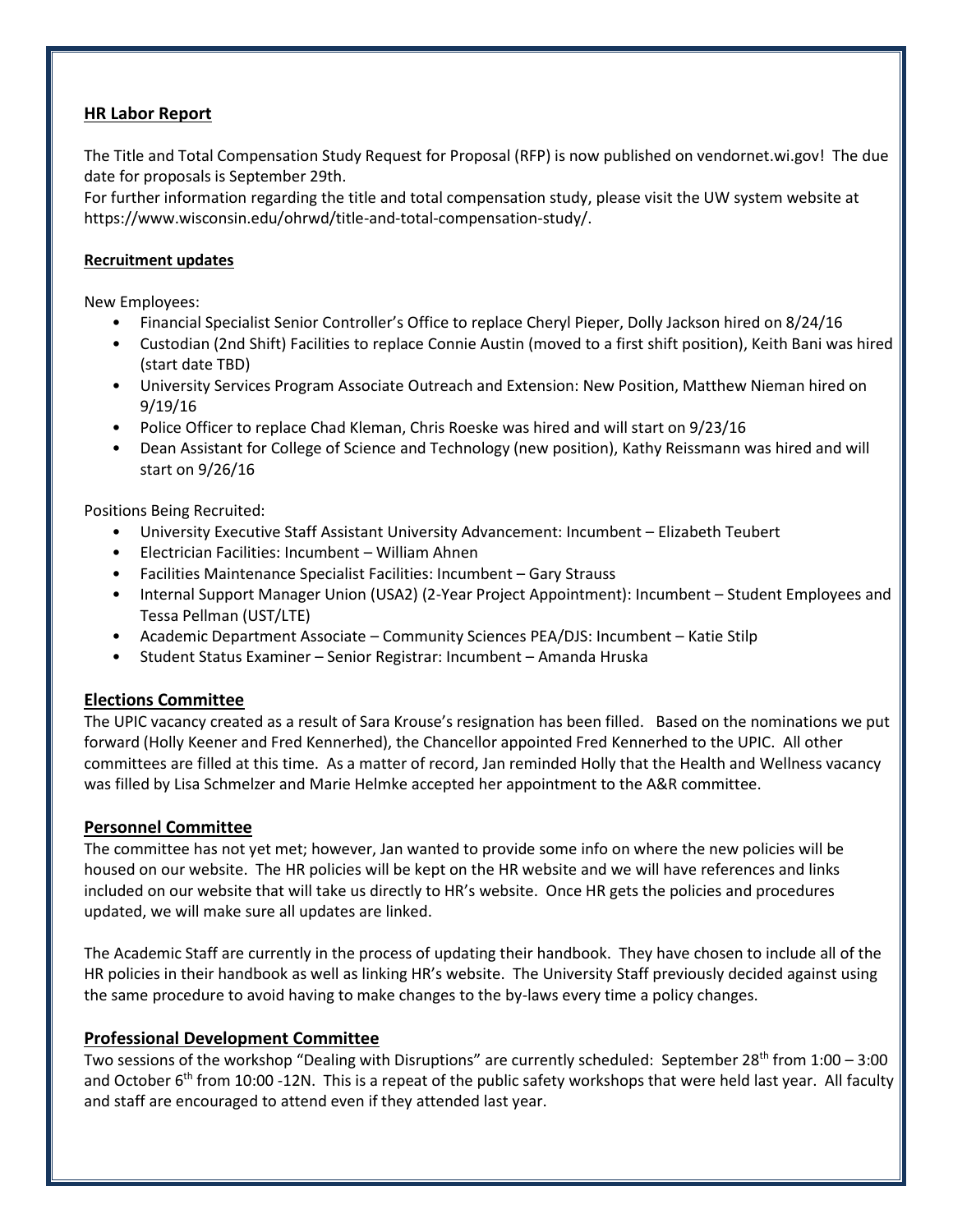There aren't going to be as many joint workshops with ASC this year since the group is focused on planning the Fall Conference during the fall semester. The group is hoping to have a two-session or all-day workshop in February or March, during a lull time, with the intention of having it held on campus so more people can attend. If anyone has suggestions for speakers, let Teri know.

They would also like to have another workshop in April or May. The current plan is that this would be kind of a competitive game thing between ASC and USC. It would be billed as something fun rather than educational, in order to raise morale and encourage relationship building.

Fall Conference Plans: Plans are going along well. There are currently 120 people registered, with quite a mix from different campuses. Teri will send out another reminder to University Staff who have not yet registered, but will hold on doing that until the email distribution lists can be opened for access. To avoid confusion, she doesn't want to send reminders to people who have already registered. There are already a couple of sessions that are full. The other sessions have in the upper twenties and low 30's registered for them. The maximum registration per session is 40. They also have quite a few donations from businesses for door prizes. If anyone would like to help with the prize effort, check in with Teri after the meeting. Teri will also be asking for help stuffing bags and folders about 2 weeks prior to the conference.

## **Univ Staff System Rep Report**

Ron was not in attendance (according to Fred and John, he's out "trying" to hunt) so there was no report.

## **Campus Shared Leadership Group**

There has been no new activity.

#### **A&R Committee**

The committee has not met so there is no report. As stated above, Marie has accepted this year's appointment to the committee and will report once the meetings begin.

#### **Legislative Affairs Committee**

The committee met on September 14<sup>th</sup> and, after tabling the election of the chair, discussed the charge of the committee and its relevance to the university as it stands today. The group decided to ask the respective governance committees (ASC, USC, UC) if they think the committee – as it is currently charged – is needed and, if not, would there be a different direction they would like this committee to take? Holly and Kim asked the USC for comments. Should this committee be a vehicle for presenting forums and events for candidates? Should we focus on educating our students, staff and faculty about the political process and issues in government? Are there other organizations or departments on campus that currently do this type of work? Jan mentioned that each governance group has a rep that is invited to all of the Board of Regents meetings and whose job it is to advise us on what is happening at the state level. In light of these reps, this committee seems a bit redundant. After some discussion, Holly asked if the group was comfortable with her bringing back a recommendation that the committee be disbanded? The group agreed that having forums would be of value, but did not feel the Legislative Affairs Committee was the committee that should be charged with putting on this type of event. Maybe Ron Pfeifer or Advancement would be a better place for that, given their connection to the community and the candidates. With no further comment, the group agreed to send up the recommendation for discontinuance.

#### **UPIC**

No update

## **Committee on Workload and Compensation**

The committee has not met yet. Nothing to report.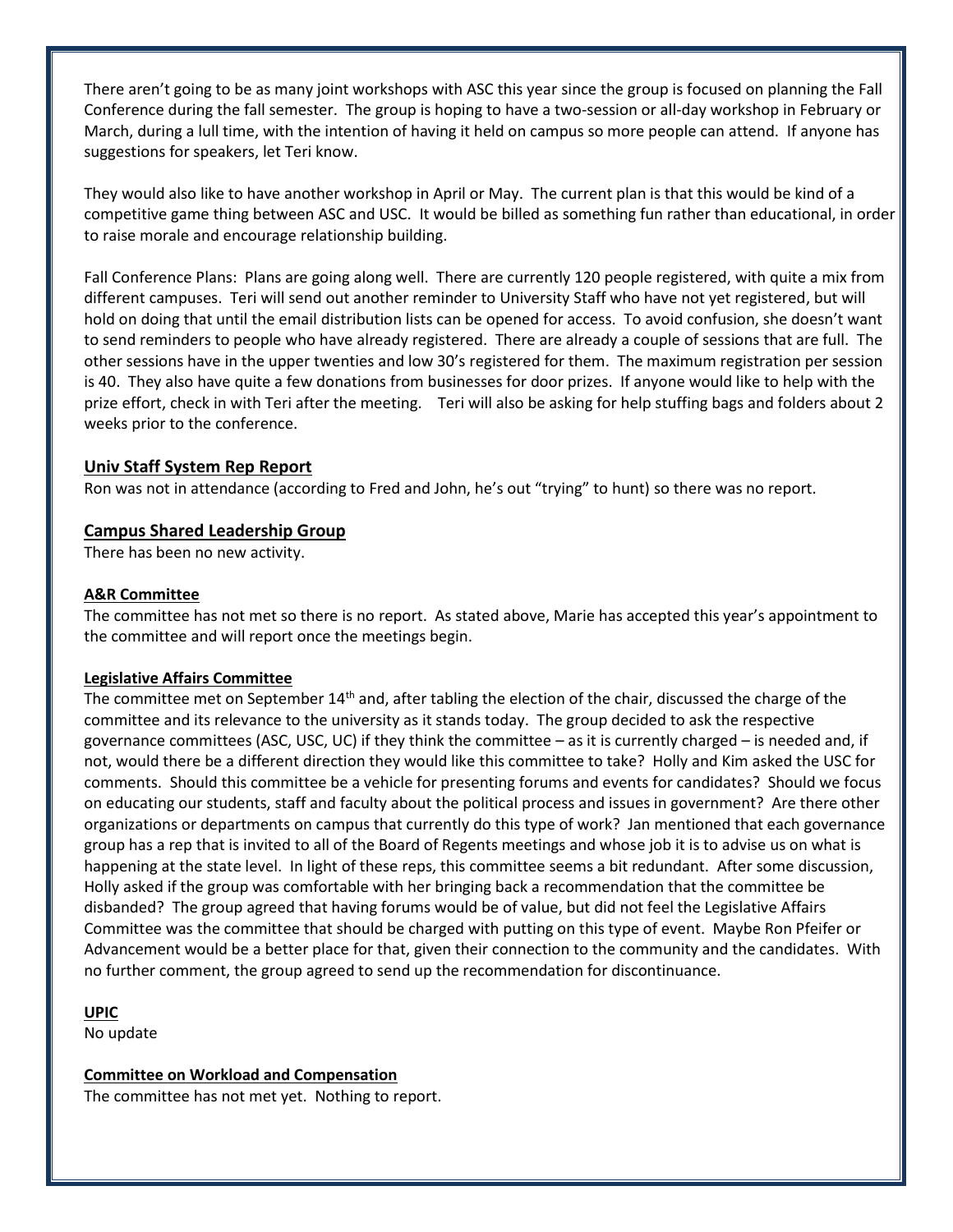## **Learning Technology Collaboration Committee (LTCC)**

The committee has not met yet. Nothing to report.

With her SOFAS hat firmly in place, Holly asked if either of the committee members had been contacted by their convener yet? The answer was "no." Holly will have SOFAS (Steve Meyer) send out a reminder email to all of the committee conveners about getting their committees started.

#### **University Committee (UC)**

Amanda attended the UC meeting last week in Jan's absence. Most of their work has been focused on the Post-Tenure document. Given that there was to be a meeting with Council of Trustees later that night to discuss the vote of no-confidence for Ray Cross, the Chancellor was in attendance. He wanted to share how he felt about the vote of no-confidence and try to figure out a way to work with the faculty this year in a more productive way. Faculty agreed to start fresh and work to collaborate in the future but did not wish to discuss changing their vote.

Christine Olson was also in attendance to discuss workplace conduct expectations. Amanda said this was a deja vu back to three years ago when the groups worked on the same documents.

The workload document has been delayed because it needs to be written in such a way that it jives with the accreditation requirements. They will need to put quite a bit of work into this project in order to make sure our documents comply.

#### **Faculty Senate Report**

Holly attended the Faculty Senate meeting last week in Amanda's (and Jan's) absence. Quite a lot was discussed including: election of speaker and deputy speaker, post-tenure review policy (first reading), annual review policy is in the works, authorization to implement MS in Athletic Training (first reading), adding Director of Student Success to the GEC (voted on and approved), enrollments are up, still need to reduce expenses by another million dollars for this year (HOWEVER with increased enrollments it should only be around \$700,000), One-time funding (Chancellor will be announcing figures in the very near future), space moves should begin happening by January (in final approval stage), State budget process, and a few initiatives that the SGA will be working on this year. Phew! If anyone wants to get more detail on these discussions, the Senate minutes will be posted on the SOFAS website early next week.

Comment on One-Time Funding (speaker to remain anonymous at this time): It's distressing that with all of the money that is being distributed through the One-Time Funding allocations, they still can't find \$20,000 for Lynn Niemi's work in regards to diversity and inclusivity. We have an increasing population needing assistance and we need to figure out how to support them. WHY can't some of these funds be used to help these efforts?

#### **University System Teleconference**

The next teleconference is scheduled for October  $12<sup>th</sup>$ . Amanda has already sent out the meeting request.

#### **Emeritus Status Proposal**

Jan opened up the discussion of the Emeritus Status proposal by asking if our group was all on-board with going forward with this proposal. There were some interesting comments received back from the Qualtrics survey. Most were ok with the wording. There were a couple of concerns raised about the expense of offices, the need for this status and why the Board of Regents needs to be involved. After a bit of hesitation, Holly asked the group to consider changing the title of the recognition being requested to something other than "Emeritus". This term is one that has long been associated with Faculty in very traditional, long-standing roles. She is concerned that there may be some ill-will or confusion created if we push for the "Emeritus" title. A couple of people had some of the same reservations about asking for the Emeritus title. Others were adamant that we should not separate ourselves from the ASC or the Faculty. We work as hard as everyone else does, we should have the same recognition. After some discussion about how far we've come towards breaking down the barriers between our classifications and why we